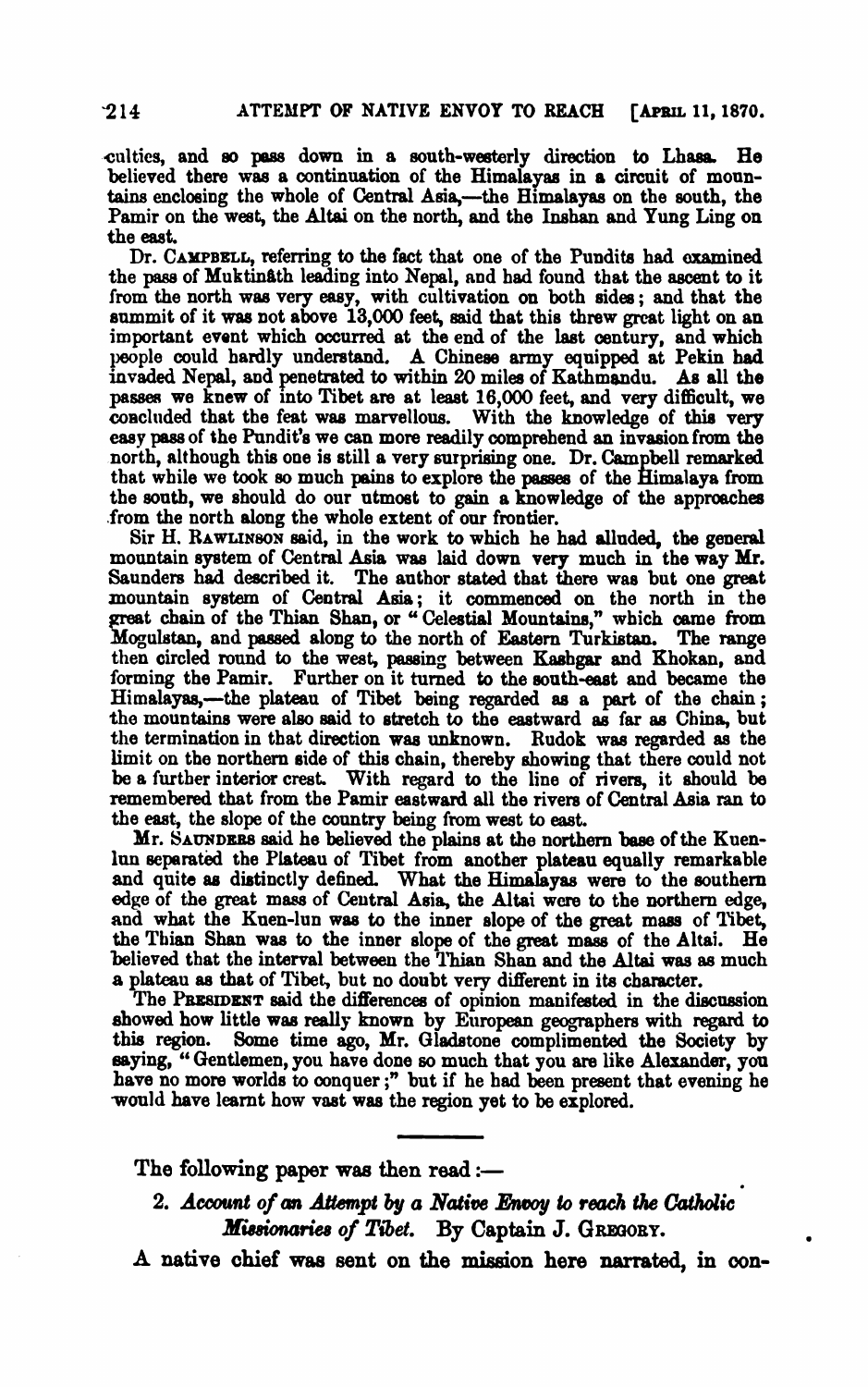**eequence of the receipt of the following let& from oertain Catholio rnieeionaries in Tibet** :-

## **EXTBACT** of a LETTEB from Catholic Missionaries of French Nationality reaiding on the **Chineee** and Tibetan frontier, to Colonel R. **0.** Lawrence, **o.B.,**  Resident at Nepal, dated 18th March, 1869.

WE think that it is good to inform you of what we have been told several times of people of thia country who went to trade as far **aa** Ta-li-fa They say that there are at Ta-li-fu some Europeans casting cannon for the benefit of the King of the Mahomedans. They give such particular descriptions of their features, habits, uniforms, &c., that we are inclined to believe that it is true.<br>We have been told also that last year a party of English travellers coming

from Assam through the wild tribe of the Mishmis had reached the Tibetan district of Dzayul, but they had been turned back by the local authorities. Had these geutlemen been able to settle in that district of Dzayul, they would have found there a real confluence of roads, one going south of Tibet towards the west, to Lhasa; one going to the north, to the independent principality of Pomi; one in a north-east direction, reaching Tcha-mouto, or Tsiamdo; one reaching Kiang-ka and Batang, to the east; then another one going south to the Yunnan province and Ta-li-fu.

In order to show our gratitude to the English Government for their kindness to us, should some English gentlemen come to this part of the world we will help them heartily, as much as we can, and give them as much information as may be in our power. Last year we were very happy to do so for a nice young<br>English gentleman, Mr. T. T. Cooper, who came to Batang. Being unable to **roceed** to **Lhaaa,** this gentleman wanted to **go** to Ta-li-fu and Birma; but he was unfortunately stopped at the Chinese town of Weisi, in the Yunnan province. After being very ill-treated, he was turned back to Shanghae.

province. After being very ill-treated, he ww turned back to Shanghae. Since your Excellency **has** taken so much interest about **us,** you will be glad, we hope, to hear something of our doings in this **country.** From the time of the perseoution which drove us out of l'ibet Proper, in September, 1869, Messrs. Fage and Goutelle are living at Batang, five days' journey east from Kinng-ka, wherefrom they had been expelled. Messrs. M. Desgodins and **F**. Biet, who were expelled from Bonga, are now settled at Tsaka, on the banks of the Lan-taan River (which is **called** Meikong at Saigon), in about *2g0* 19' ht. north. This station is but three days' journey south from Kiang**ka,** and not more than three miles from the frontier of Tibet. On the **banks**  of tho eame river, eigbt days' journey south of **Tsaka,** there is a new Christian five days south-east from Bonga, the loncly property of our mission, which was plundered and burnt in 1869, and where we wish so much to go back. Bonga was situated on the banks of the Lou-tse-kiang (which is called in Birma Salween River), in about **28"** north; Teekon is a little more south, but on the **banks** of the Meikong River. **Our** venerable Bishop is living at Ta-taien-ln, fourteen **days** east of **Batang.** Though all these countries are Tibetan by lanqage and manners, they are under the direct government of the Se-chuen province.

We hope these geographical notes will be agreeable to you. Should your **Ex**cellency desire a more particular and complete account of the eastern part of Tibet, where we have lived for eight years, we will do it most willingly.

**Cept. Qregory'e Report is, in substance, ae follows** :-

" **I have the honour to report, for the information of the Commiesioner, the** return **of Chowsam Gohain, the Kampti chief, deputed**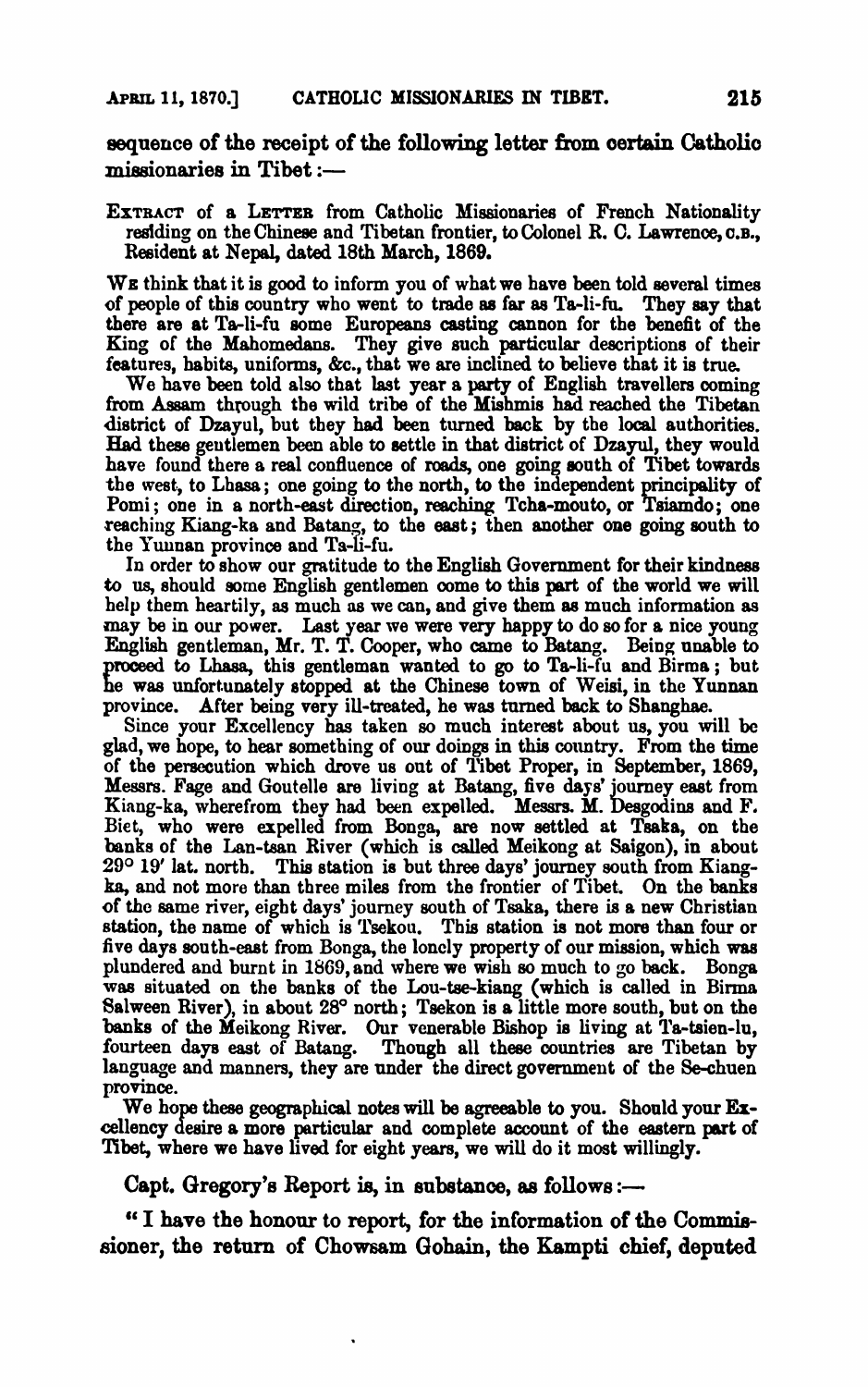by my predecessor on a mission to Tibet, to endeavour to open communications with the French Missionaries, who, some time ago. applied to tho Imperial Government, through the Resident at Nepal, for assistance.

**"** The Gohain failed to penetrate far enough into the country to meet the prieata, having been stopped on the frontier by the officials of Tibet, but has returned, after a stay of a month at the Tibetan frontier outposts, with a letter from one of the Tibetan officials, and with much interesting and valuable information relative to the route and the people of that portion of Tibet which nearest approaches Assam.

" KO opposition **was** offered to the progress of the Gohain's party by the relatives of Kaesa, whose hostility it **wss** feared would bar the Miahmee country to us. Chowsam met Kaesa's **sons** on the upward journey, made them a small present, and promised to visit them on his way down. They informed him that two other Kampti border chiefe had been endeavouring to induce the Mishmees to oppose his progress by saying that he had come up to spy out **the**  land to enable the English to ' devour it in their usual manner.'

" Chowmm Gohain started on **hie** mission on the 24th of **March**  last from Chungkam, his village, on the Tenga Pani River, accompanied by five Kampti followers, and taking with him the articles of trade supplied to him by the late Deputy Commissioner, and on the evening of the 3rd day reached the Brahmaputra at Brahmo, a Mijoo Mishmee village, the inhabitants of which collect toll from the pilgrims to the Bramakund ; the two intervening nights having been spent in the jungle on the banks of small etreams. The Mijoo Miahmees had heard of the Gohain's contemplated expedition, but, far from offering any opposition to it, assisted him with advice and provisions.

**l'** From Brahmo to Bowsong, on the Lat Thipani, the Gohain followed the general course of the Brahmaputra River, leaving the bank only to avoid bends. His path led him through Mijoo Miahmee villages and scattered solitary houses in which he wae entertained, **and** he had only once to lie out in the jungle; this happened in crossing a high hill on which there still lingered patches of snow. Bowsong was reached on the 3rd of April, the , Gohain having halted two daye at Sengsong. A11 the villages east of Sengsong are dependent on Tibet, and trade only with the Tibetans, never coming down to Sudiya; but they are of the Mijoo Mishmee clan, and do not differ in any particular from those of the same aept who are dependent on us and trade with Sudiya. Bowsong is the village marked on Wilcox's map, and the map com-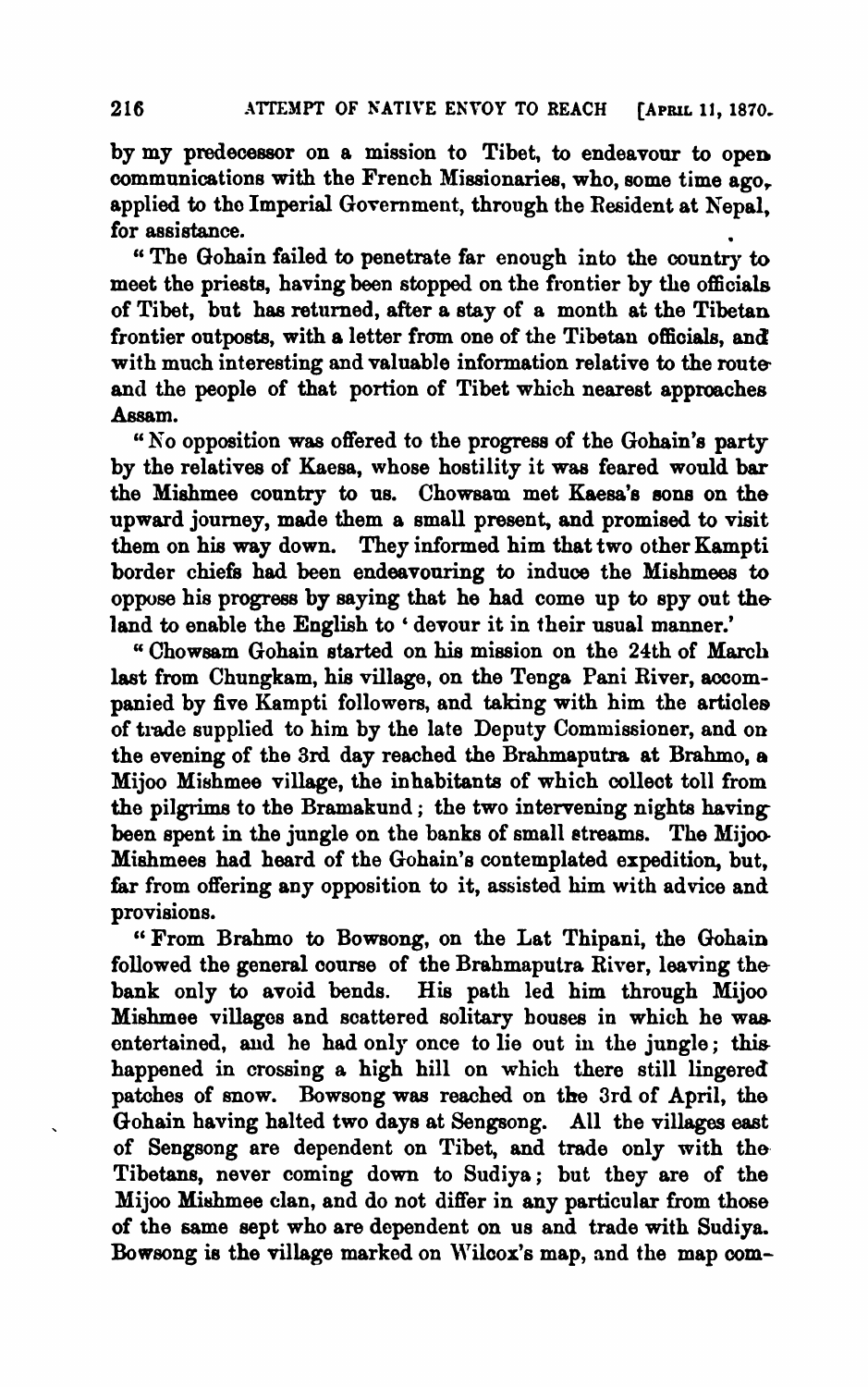piled to accompany the memorandum of the Vicar Apostolic of Tibet,<sup>\*</sup> as 'Jingsha.' The Mishmee villages are called after the bead-man, and Bowsong, the son or grandson of ' Jingsha,' is now the bead-man of this community.

At Bowsong the Gohain made arrangements with Bowsong aud Sengsong to accompany him, and pushed on to Teenai, the first Tibetan village. This was a journey of six marches, during which the Brahmaputra had to be crossed twice by cane bridges. The road .for the whole **distance** led through Mijoo Mishmee **villagee** in which the party **was** entertained. At Teenai the two Mishmee guides slept in the village, but the Kampti party was not admitted. The following day the Gohain marched to Rochma,t one of a group of **villagee** from which the Tibetan frontier post of Erka is garrisoned. There the head-men of Rochma and Kangaun were so angry with the Mishmees, Bowsong and Sengsong, for having guided Chowsam Gohain, and intimidated and threatened them to mch a degree that they insisted on the Gohain's returning immediately with them to their village, which he **was** very reluctantly compelled to do.

\* lhuing a whole month Choweam endeavoured vainly, by bribe, presente, and persuasion, to induce the **Mishmee** head-men to make' another attempt to obtain ingress to Tibet with him; but at last Bowsong, wearied by his importunity, one day took him aside and told him that his only chance of **sncceas** was to return by himself, avoid the intermediate villages, and make **hie** way straight to the frontier outpost, and boldly declare his real errand to the officer in command. The ' Jeengoo' in charge was alarmed and annoyed at the Gohain's re-appearance, and asked him how he dared to return after having been sent **back** once **from** Rachma, and ordered him to go back immediately. The Gohain, acting on the Mishmee's advice, showed his letters, and explained that he was commissioned to join and bring to Assam some European priests, the brothers of the ruler of Debrooghur, and that until he had accomplished his errand, he dared not return. The 'Jeengoo' denied the existence of any Europeans in Tibet, and reiterated **hie** orders to the Gohain to return to his own country at once; this the Gohain firmly but quietly **refwed** to do, and inaided on **being** allowed to proceed. At **laet** the ' Jeengoo,' **finding** that nothing short of actual foroe would induce Chowsam to retire, end somewhat frightened by the earneet manner in which the latter impressed upon him the responsibility be incmd by refusing to allow him to **pass,** agreed to refer the

<sup>\*</sup> See the 'Transactions Asiat, Soc. Bengal, 1861.'

 $\dagger$  **Called Rooemah in the above map (from native information).**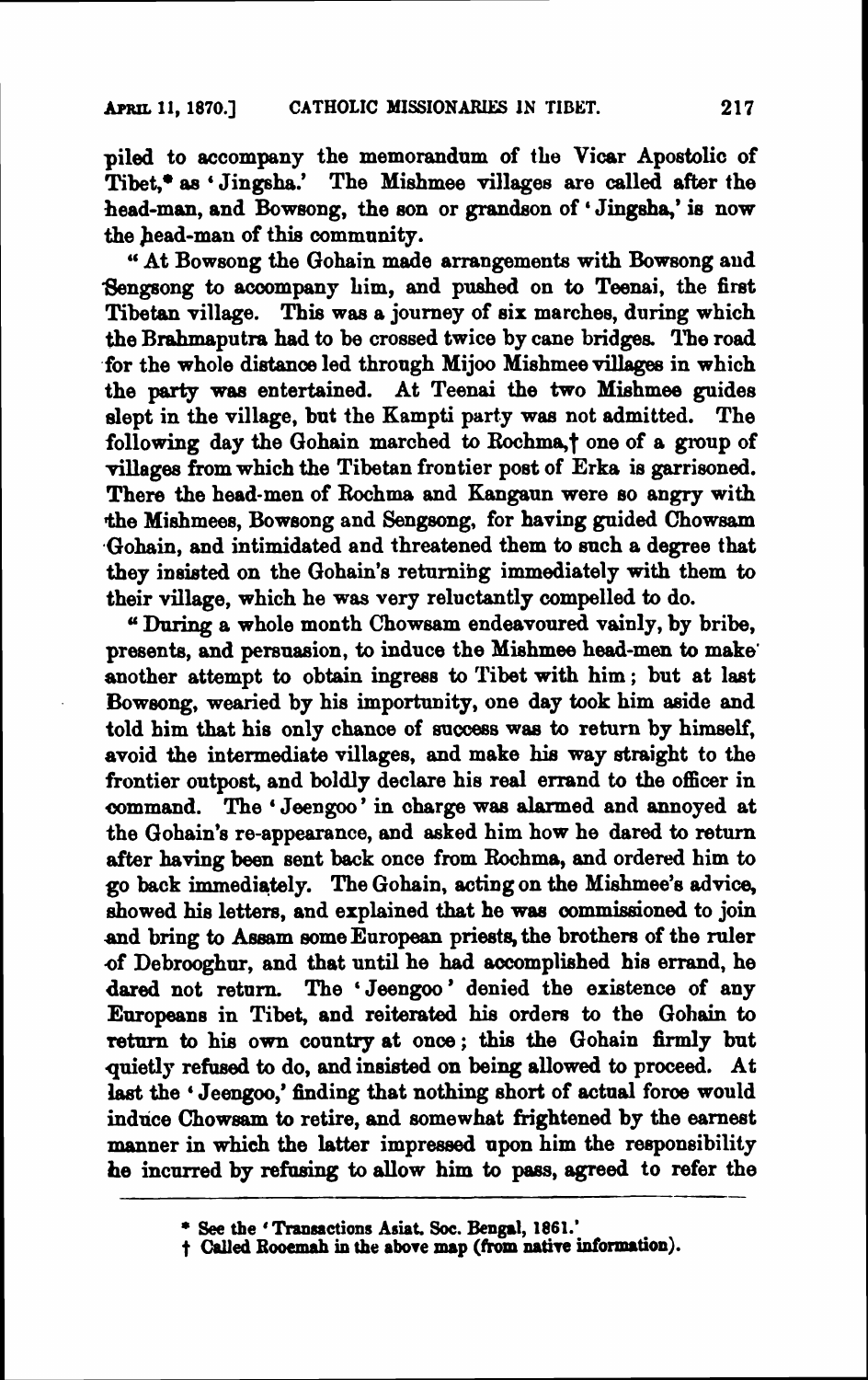question to higher authority at Serongba, and to allow Chowsam to remain, pending the receipt of an answer, at Erka ; and he at **once**  despatched mounted messengers, reporting the foreigner's arrival. and asking for instructions. No answer to this communication was received for fourteen days, during which time the Kampti party was entertained by the ' Jeengoo' free of **oat,** and the Gohain. occupied himself in obtaining any information he could relative to the position and ciroumetances of the French priests, the routes into the interior, and the condition of the country and people, and in compiling a vocabulary of Tibetan words. He communicated with the people in the Mishmee language, but he **was** very much assisted n hie inquiries by a Kampti boy, the slave of the Rochma-ooji, who had bought him from 'the Mishmees. At noon of the fourteenth **day** a party of five horsemen rode into **Rochma,** passing the Chowkey in which the Gohain was living without taking any notice of him. and he **was** told that the leader **was** <sup>a</sup>' Naboo Jungbal,' a **man** of rank, higher than the Jeengoo, who had been sent down to dispose of his affair. The next day the Gohain received a peremptory order The next day the Gohain received a peremptory order to leave at once by the way he had come, and the supply of provisions to him was stopped entirely. The 'Naboo Jungbal' replied again vicariously that there were no Europeans in Tibet, and no **road** for foreigners, for the **Tibetan** Government knew that if it once permitted the English to enter the country, they would 'covet and finally devour it, as they had devoured somany other countries.' The Qohain, on his side, sent word that he knew positively that the French priests were in Tibet, and the avowal of his intention to abandon his mission only **with** his life. But eventually he made hie way back to his village **ee** quickly **as** he could, and after a short stay there came on through Sudiya to Debrooghur. Whilst in the **Tibetan** villages he learnt that a great trade-route from the western provinces of China to Lhasa crossed the Brahmaputra by means of an iron bridge, about seven days' journey above Rochma, The villagers told him that the traders from China did not go to Lhasa, but were met at a great central mart, at or near a plaoe they named Serongba, by the Lhasa traders. The Gohain saw quantities of tea in bricks and balle, and described to me the manner in which it is prepared and consumed, and stated that it is very largely used by the border **Tibetam.** 

" From the Gohain's account of the rate at which he travelled, I calculate that he did not go much faster than 7 or 8 miles per diem, and that the point which he reached cannot be more than 170 or 180 miles from Sudiya. It would be needless to dilate on the **advantages** to be derived from direct commercial intercourse with